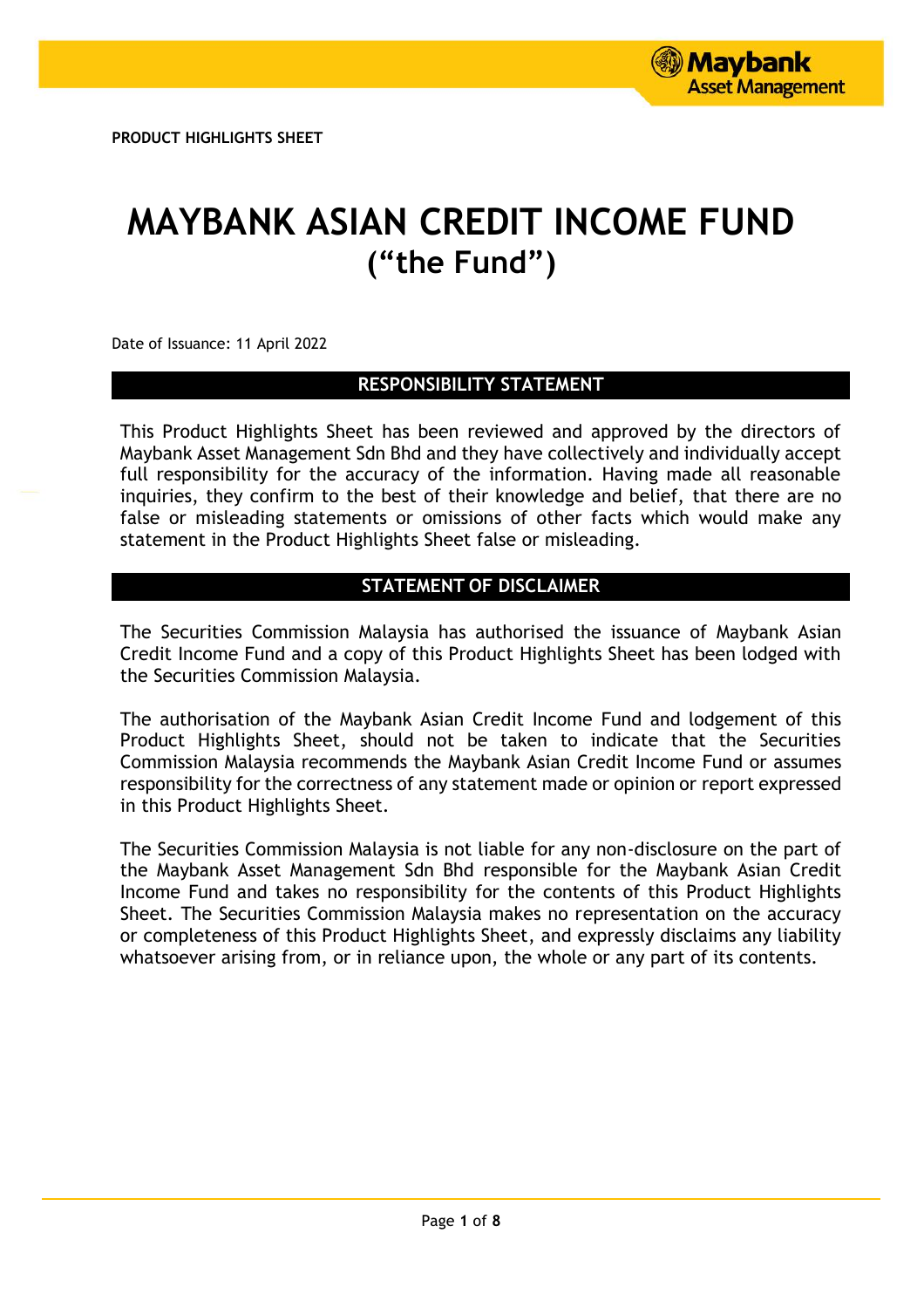**This Product Highlights Sheet only highlights the key features and risks of the Maybank Asian Credit Income Fund. Investors are advised to request, read and understand the disclosure documents before deciding to invest.**

#### **1. What is Maybank Asian Credit Income Fund?**

The Fund is Maybank Asset Management Sdn Bhd's feeder fund. The Fund aims to maximise investment returns by investing in the target fund, the Maybank Asian Income Fund ("Target Fund").

#### **2. Fund Suitability**

The Fund is suitable for investors:

- who seek capital growth and income;
- who are comfortable with the volatility and risks of a fixed income portfolio which invests primarily in Asian fixed income securities and United States government debt; and
- with a medium to long term investment horizon.

#### **3. Investment Objective**

The Fund aims to maximise investment returns by investing in the Target Fund.

#### **4. Key Product Features**

| <b>Fund Type</b>           | Fixed Income.                                                                                                                                                                                                                                                                                                        |
|----------------------------|----------------------------------------------------------------------------------------------------------------------------------------------------------------------------------------------------------------------------------------------------------------------------------------------------------------------|
| <b>Fund Category</b>       | Feeder Fund.                                                                                                                                                                                                                                                                                                         |
|                            | JP Morgan Asian Credit Index.                                                                                                                                                                                                                                                                                        |
|                            | (Source: www.jpmorgan.com)                                                                                                                                                                                                                                                                                           |
| Performance Benchmark      | Note: The performance benchmark chosen for the Fund is the same as and<br>corresponding with the Target Fund to allow for a similar comparison with<br>the performance of the Target Fund. However, do note that the risk profile<br>of the Fund is different from the risk profile of the performance<br>benchmark. |
| <b>Investment Strategy</b> | The Fund seeks to achieve its investment objective by investing a<br>minimum of 90% of the Fund's net asset value ("NAV") in Class A<br>(Dist) - SGD of the Target Fund.                                                                                                                                             |
|                            | The Target Fund is a Singapore-authorised open-ended unit trust<br>constituted in Singapore and is a sub-fund of Maybank Focus Funds.                                                                                                                                                                                |
|                            | The Fund will use derivatives such as currency forwards for hedging<br>purposes to manage the currency risk of the Fund's investments and<br>the classes not denominated in MYR.                                                                                                                                     |
|                            | Although the Fund is passively managed by the Manager, the<br>Manager will ensure proper and efficient management of the Fund<br>so that the Fund is able to meet redemption requests by unit<br>holders.                                                                                                            |
| <b>Launch Date</b>         | 7 July 2020.                                                                                                                                                                                                                                                                                                         |
| Manager                    | Maybank Asset Management Sdn Bhd.                                                                                                                                                                                                                                                                                    |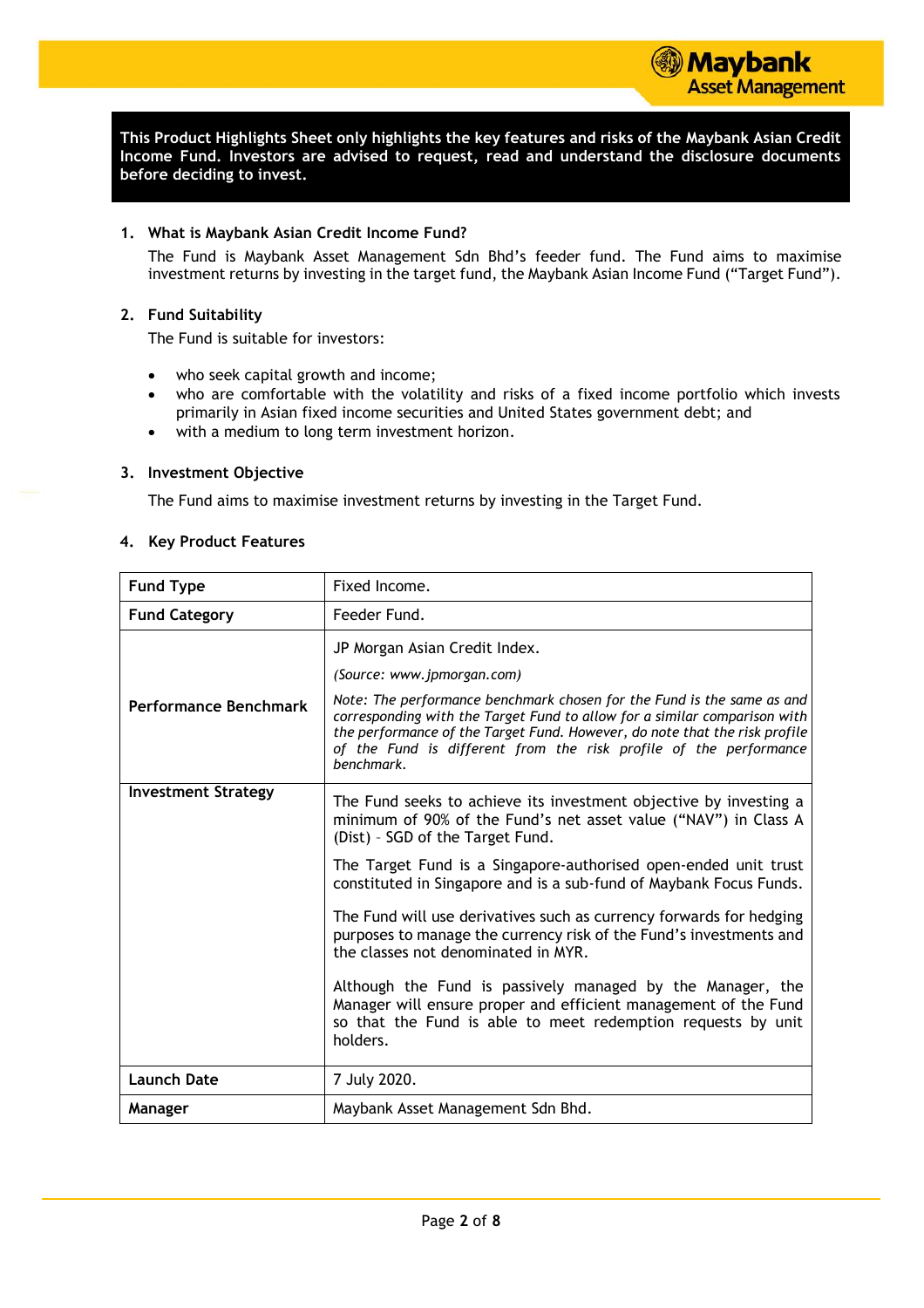

|                                                 | <b>MYR Class</b>                                                                                                                                                                                                                                                                                                                                                                                      | <b>SGD (Hedged) Class</b>                                                                                                              |  |
|-------------------------------------------------|-------------------------------------------------------------------------------------------------------------------------------------------------------------------------------------------------------------------------------------------------------------------------------------------------------------------------------------------------------------------------------------------------------|----------------------------------------------------------------------------------------------------------------------------------------|--|
|                                                 | Up to 1.25% per annum of the NAV of each class.                                                                                                                                                                                                                                                                                                                                                       |                                                                                                                                        |  |
| <b>Annual Management Fee</b>                    | management fee.                                                                                                                                                                                                                                                                                                                                                                                       | Note: The annual management fee is inclusive of the management fee<br>charged by the Target Fund. There shall be no double charging of |  |
|                                                 | <b>MYR Class</b>                                                                                                                                                                                                                                                                                                                                                                                      | <b>SGD (Hedged) Class</b>                                                                                                              |  |
|                                                 | Up to 3.00% of the NAV per unit.                                                                                                                                                                                                                                                                                                                                                                      |                                                                                                                                        |  |
| <b>Sales Charge</b>                             | Notes:<br>(1) Investors may negotiate for a lower sales charge.<br>The Manager reserves the right to waive or reduce the sales charge.<br>(2)<br>All sales charge will be rounded up to two (2) decimal places and will<br>(3)<br>be retained by the Manager.<br>There is no sales charge for investing in the Target Fund. Hence, the<br>(4)<br>sales charge will be charged at the Fund level only. |                                                                                                                                        |  |
| <b>Redemption Charge</b>                        | Nil.                                                                                                                                                                                                                                                                                                                                                                                                  |                                                                                                                                        |  |
|                                                 | <b>MYR Class</b>                                                                                                                                                                                                                                                                                                                                                                                      | <b>SGD (Hedged) Class</b>                                                                                                              |  |
|                                                 | RM10.00 per switch.                                                                                                                                                                                                                                                                                                                                                                                   | SGD10.00 per switch.                                                                                                                   |  |
|                                                 |                                                                                                                                                                                                                                                                                                                                                                                                       |                                                                                                                                        |  |
| <b>Switching Fee</b>                            | Notes:<br>The Manager reserves the right to waive the switching fee.<br>(1)                                                                                                                                                                                                                                                                                                                           |                                                                                                                                        |  |
|                                                 | (2)                                                                                                                                                                                                                                                                                                                                                                                                   | In addition to the switching fee, you will also have to pay the                                                                        |  |
|                                                 | sales charge to a fund with higher sales charge.                                                                                                                                                                                                                                                                                                                                                      | difference in sales charge when switching from a fund with lower                                                                       |  |
|                                                 |                                                                                                                                                                                                                                                                                                                                                                                                       |                                                                                                                                        |  |
|                                                 | <b>MYR Class</b>                                                                                                                                                                                                                                                                                                                                                                                      | <b>SGD (Hedged) Class</b>                                                                                                              |  |
|                                                 | RM10.00 per transfer.                                                                                                                                                                                                                                                                                                                                                                                 | SGD10.00 per transfer.                                                                                                                 |  |
| <b>Transfer Fee</b>                             | Notes:<br>The Manager reserves the right to waive the transfer fee.<br>(1)<br>The Manager reserves the right to decline any transfer request if such<br>(2)<br>transfer will expose the Manager to any liability and/or will<br>contravene any law or regulatory requirements, whether or not<br>having the force of law.                                                                             |                                                                                                                                        |  |
| <b>Trustee</b>                                  | TMF Trustees Malaysia Berhad.                                                                                                                                                                                                                                                                                                                                                                         |                                                                                                                                        |  |
| <b>Trustee Fee</b>                              | 0.06% per annum of the NAV of the Fund (excluding foreign<br>custodian fees and charges), accrued daily and paid monthly to the<br>Trustee.                                                                                                                                                                                                                                                           |                                                                                                                                        |  |
| <b>Investment Manager of</b><br>the Target Fund | Maybank Asset Management Singapore Pte. Ltd.                                                                                                                                                                                                                                                                                                                                                          |                                                                                                                                        |  |
| Minimum Initial<br>Investment                   | <b>MYR Class</b>                                                                                                                                                                                                                                                                                                                                                                                      | <b>SGD (Hedged) Class</b>                                                                                                              |  |
|                                                 | RM1,000.00                                                                                                                                                                                                                                                                                                                                                                                            | SGD1,000.00                                                                                                                            |  |
|                                                 | or such other lower amount as determined by the Manager from time<br>to time.                                                                                                                                                                                                                                                                                                                         |                                                                                                                                        |  |
|                                                 | <b>MYR Class</b>                                                                                                                                                                                                                                                                                                                                                                                      | <b>SGD (Hedged) Class</b>                                                                                                              |  |
| <b>Minimum Additional</b>                       | RM100.00                                                                                                                                                                                                                                                                                                                                                                                              | SGD100.00                                                                                                                              |  |
| Investment                                      | or such other lower amount as determined by the Manager from time<br>to time.                                                                                                                                                                                                                                                                                                                         |                                                                                                                                        |  |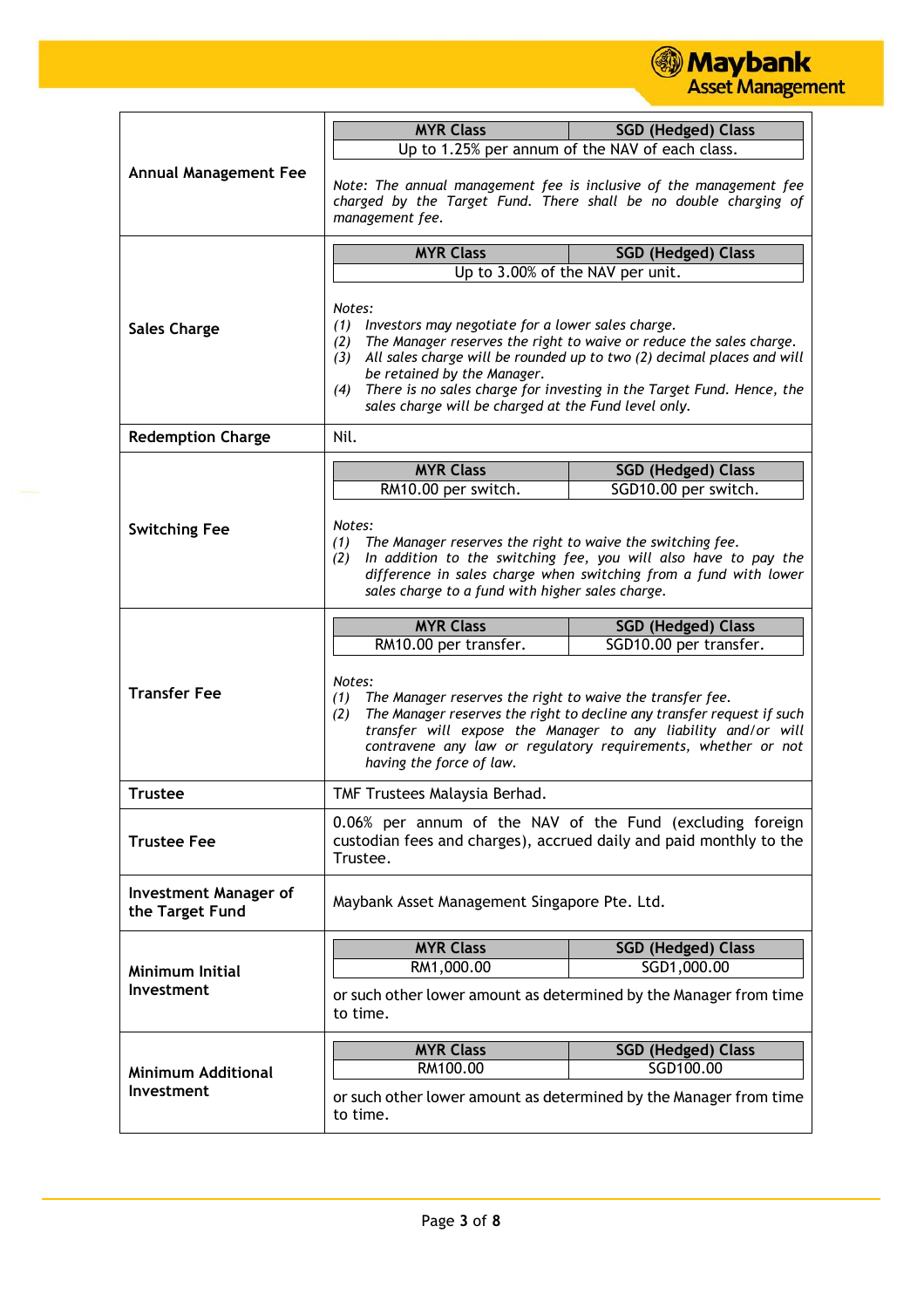

|                            | <b>MYR Class</b>                                                                                                                                                                            | <b>SGD (Hedged) Class</b> |
|----------------------------|---------------------------------------------------------------------------------------------------------------------------------------------------------------------------------------------|---------------------------|
|                            | 1,000 units                                                                                                                                                                                 | 1,000 units               |
| <b>Minimum Holdings</b>    | or such other number of units as determined by the Manager from<br>time to time.                                                                                                            |                           |
| <b>Distribution Policy</b> | Distribution will be incidental for the first financial<br>vear.<br>Thereafter, distribution will be on bi-monthly basis, i.e. every two<br>months (subject to the availability of income). |                           |

**YOU SHOULD NOT MAKE PAYMENT IN CASH TO A UNIT TRUST CONSULTANT OR ISSUE A CHEQUE IN THE NAME OF A UNIT TRUST CONSULTANT.**

#### **5. Asset Allocation**

| <b>Asset Type</b> | % of the Fund's NAV            |
|-------------------|--------------------------------|
| Target Fund       | At least 90% of the Fund's NAV |
| Liquid assets*    | Up to 10% of the Fund's NAV    |

*\*Liquid assets include but are not limited to deposits and money market instruments.*

#### **6. Key Risks**

#### **Specific Risks of the Fund**

#### Country Risk

The investment of the Fund may be affected by risk specific to the country in which it invests in. Such risks include changes in a country's economic, social and political environment. The value of the assets of the Fund may also be affected by uncertainties such as currency repatriation restrictions or other developments in the law or regulations of the country in which the Fund invest in, i.e. Singapore, the domicile country of the Target Fund.

#### Concentration Risk

As the Fund invests at least 90% of its NAV in the Target Fund, it is subject to concentration risk as the performance of the Fund would be dependent on the performance of the Target Fund.

#### Investment Manager Risk

The Fund will invest in the Target Fund managed by a foreign asset management company. This risk refers to the risk associated with the investment manager of the Target Fund ("Investment Manager"), which include:

- i) the risk of non-adherence to the investment objective, strategy and policies of the Target Fund;
- ii) the risk of direct or indirect losses resulting from inadequate or failed operational and administrative processes and systems by the Investment Manager; and
- iii) the risk that the Target Fund may underperform its benchmark due to poor investment decisions by the Investment Manager.

#### Default Risk

Default risk relates to the risk that an issuer of a money market instrument either defaulting on payments or failing to make payments in a timely manner which will in turn adversely affect the value of the money market instruments. This could affect the value of the Fund as up to 10% of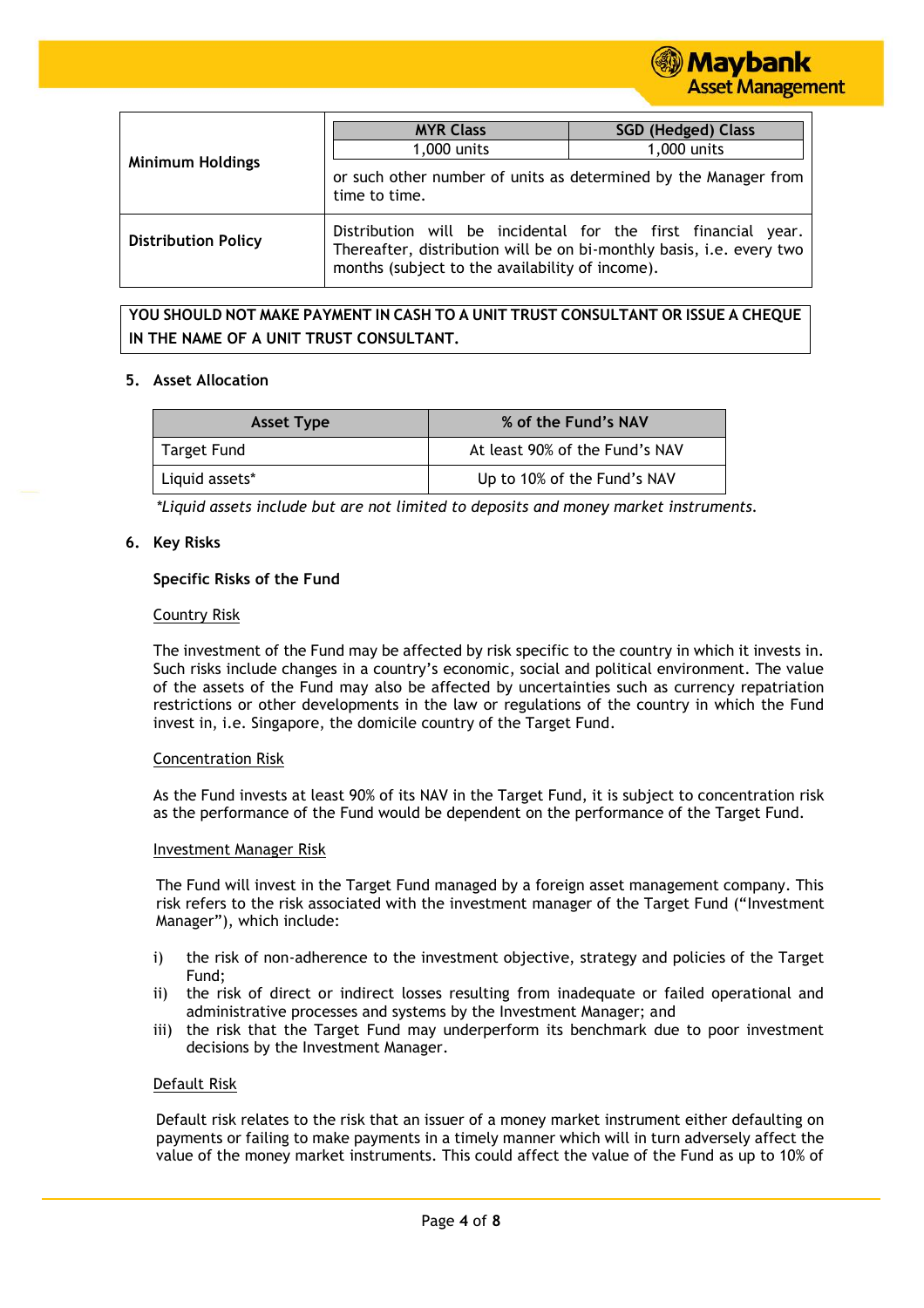the NAV of the Fund will be invested in liquid assets which include but are not limited to fixed deposits and money market instruments.

### Over-the-counter ("OTC") Counterparty Risk

OTC counterparty risk is the risk associated with the other party to an OTC derivative transaction not meeting its obligations. If the counterparty to the OTC derivative transaction is unable to meet or otherwise defaults on its obligations (for example, due to bankruptcy or other financial difficulties), the Fund may be exposed to significant losses greater than the cost of the derivatives. The risk of default of a counterparty is directly linked to the creditworthiness of that counterparty. Should there be a downgrade in the credit rating of the OTC derivatives' counterparty, the Manager will evaluate the situation and reassess the creditworthiness of the counterparty. The Manager will take the necessary steps in the best interest of the Fund.

#### Currency Risk

As the base currency of the Fund ("Base Currency") is denominated in MYR and the investments of the Fund in the Target Fund is denominated in SGD, the Fund is exposed to currency risk. Any fluctuation in the exchange rates between MYR and SGD will affect the value of the Fund's investments. Unit holders should be aware that if the currencies in which the Fund's investments are denominated depreciate against the Base Currency, this will have an adverse effect on the NAV of the Fund in the Base Currency and vice versa. Unit holders should note that any gains or losses arising from the fluctuation in the exchange rate may further increase or decrease the returns of the investment.

As the Base Currency is denominated in MYR and the currency denomination of the classes may be denominated in other than MYR, the classes not denominated in MYR are also exposed to currency risk. Any fluctuation in the exchange rates between MYR and the currency denomination of the class (other than MYR Class) will affect the unit holder's investments in those classes (other than MYR Class). The impact of the exchange rate movement between the Base Currency and the currency denomination of the class (other than MYR Class) may result in a depreciation of the unit holder's holdings as expressed in the Base Currency.

In order to manage currency risk, the Manager may employ currency hedging strategies to fully or partially hedge the foreign currency exposure of the Fund's investments and the classes not denominated in MYR. However, every hedge comes with a cost and will be borne by the respective class.

Currency hedging may reduce the effect of the exchange rate movement for the class being hedged but it does not entirely eliminate currency risk between the class and the Base Currency. The unhedged portion of the class will still be affected by the exchange rate movements and it may cause fluctuation of the NAV of the class. You should note that if the exchange rate moves favourably, the class will not benefit from any upside in currency movement due to the hedging strategy. In addition, hedging is subject to a minimum size of entering into a hedging contract and the cost of hedging may affect the returns of the hedged class.

Please also refer to Section 14 of the prospectus for further details on the "currency risk" of the Target Fund.

*Investors are reminded that the risks listed above may not be exhaustive and if necessary, they should consult their adviser(s), e.g. bankers, lawyers, stockbrokers or independent professional advisers for a better understanding of the risks.*

*For more details, please refer to section 3.1 and section 14 in the prospectus for the general and specific risks of investing in the Fund and the specific risks of the Target Fund.*

*Note: If your investments are made through an institutional unit trust scheme adviser ("Distributor") which adopts the nominee system of ownership, you would not be deemed to be a unit holder under the deed and as a result, your rights as an investor may be limited.*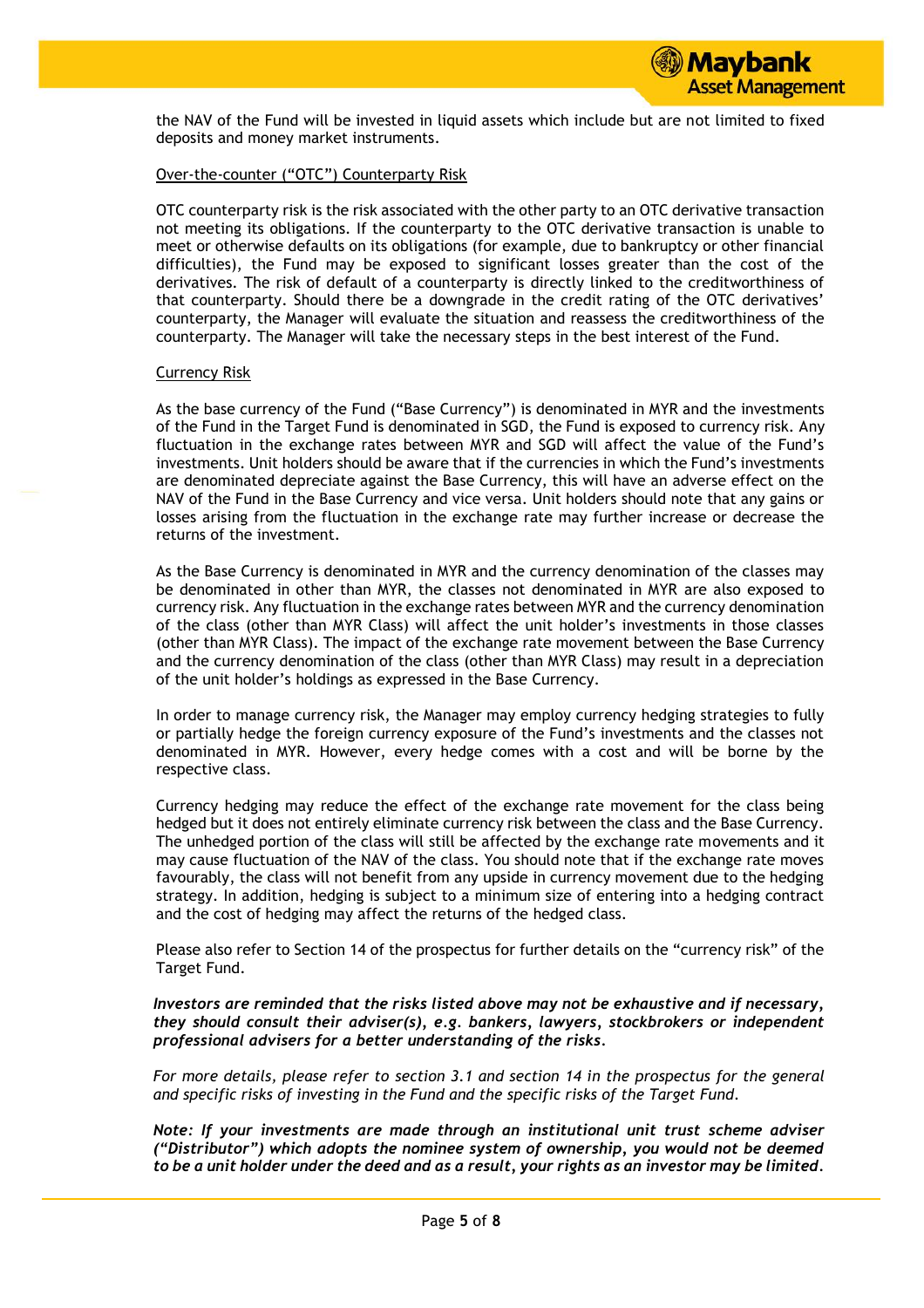

*Accordingly, the Manager will only recognize the Distributor as a unit holder of the Fund and the Distributor shall be entitled to all the rights conferred to it under the deed.*

# **7. Valuation of Investment**

The Fund is valued once every business day after the close of the market in which the portfolio of the Fund is invested for the relevant day but not later than the end of the next business day.

As such, the daily price of the Fund for a particular business day will not be published on the next business day but will instead be published two (2) business days later (i.e., the price will be two (2) days old).

Investors will be able to obtain the unit price of the Fund from [www.maybank-am.com.](http://www.maybank-am.com/)my. Alternatively, the Manager's client servicing personnel can be contacted at 03-2297 7888.

# **8. Exiting from Investment**

| Submission of Redemption Request |    |            | The cut-off time for redemption of units shall be at 4.00<br>p.m. on a business day.                                                      |
|----------------------------------|----|------------|-------------------------------------------------------------------------------------------------------------------------------------------|
| Payment of Redemption Proceeds   |    |            | Redemption proceeds will be paid out within ten (10)<br>calendar days from the date the redemption request is<br>received by the Manager. |
| Remittance<br><b>Proceeds</b>    | οf | Redemption | The Manager shall remit the redemption proceeds to the<br>account held in the name of the unit holder(s).                                 |

#### **9. Fund Performance**

*I. The average total returns of the Fund*

Note: Basis of calculation and assumption made in calculating the returns:

Performance return = 
$$
\frac{NAV t - NAV t-1}{NAV t-1}
$$

Annualised performance return = (1+performance return)^ $\left(\frac{\text{number of period per year}}{\text{total no. of periods}}\right)$  - 1

*NAV t refers to NAV at the end of the period. NAV t-1 refers to NAV at the beginning of the period.*

# **Average total return for the financial year ended 30 April**

| <b>MYR Class</b> | Since Commencement |
|------------------|--------------------|
| l Fund           | 1.75               |
| <b>Benchmark</b> | 1.25               |

| SGD              | <b>Since Commencement</b> |
|------------------|---------------------------|
| (Hedged)         |                           |
| Class            |                           |
| Fund             | 0.82                      |
| <b>Benchmark</b> | 1.21                      |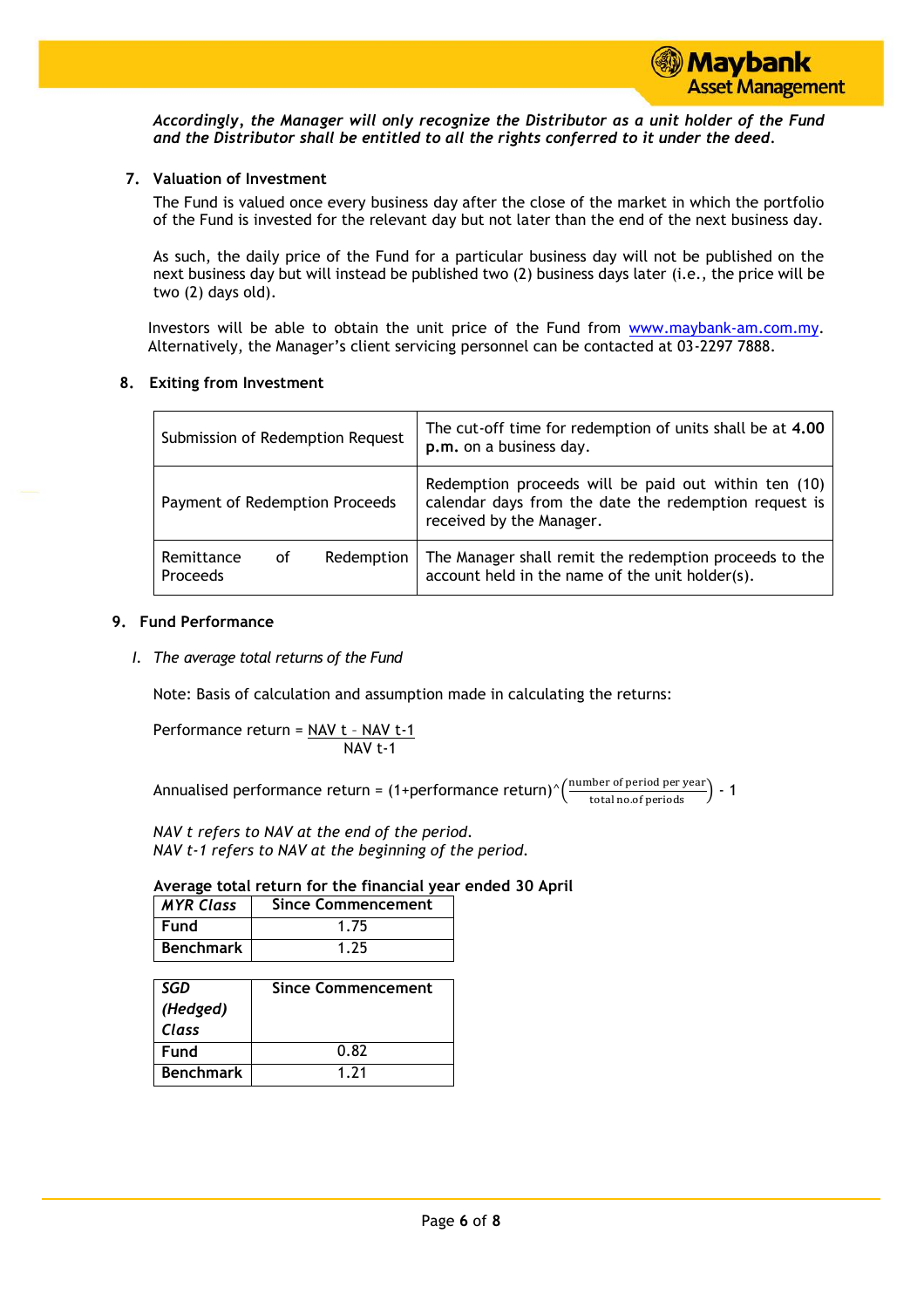*II. The annual total return of the Fund as at 30 April*

| <b>MYR Class</b> | Since Commencement* |
|------------------|---------------------|
| <b>Fund</b>      | 1.75                |
| <b>Benchmark</b> | 175                 |

 *Note: \*Period from* 27 July 2020 *(commencement date)*

| SGD              | Since Commencement* |
|------------------|---------------------|
| (Hedged)         |                     |
| Class            |                     |
| Fund             | 0.82                |
| <b>Benchmark</b> | 1.71                |

 *Note: \*Period from* 27 July 2020 *(commencement date)*

| The total return of the Fund is based on the following calculation: |                                                    |  |
|---------------------------------------------------------------------|----------------------------------------------------|--|
| Capital return $=$                                                  | NAV per unit at the end of the period<br>-1        |  |
|                                                                     | NAV per unit at the beginning of the period        |  |
| $l$ ncome return =                                                  | Income distribution per unit                       |  |
|                                                                     | NAV per unit on ex-date                            |  |
| Total return<br>$=$                                                 | $(1 +$ Capital return) x $(1 +$ Income return) - 1 |  |

#### **1-Year/Since Commencement Fund performance review**

Since commencement, MYR Class registered a total return of 1.75% against its benchmark's return of 1.25%, thus outperformed the benchmark by 0.50%.

Since commencement, SGD (Hedged) Class registered a total return of 0.82% against its benchmark's return of 1.21%, thus underperformed the benchmark by 0.39%.

*III. Portfolio turnover ratio ("PTR")*

Portfolio turnover is a measure of the volume of trading undertaken by a fund in relation to the fund's size.

| PTR for the financial year<br>ended 30 April 2021 |
|---------------------------------------------------|
| 0.82                                              |

# *IV. Distribution*

| <b>MYR Class</b>                      | Year ended 30<br><b>April 2021</b> |
|---------------------------------------|------------------------------------|
| Gross distribution per unit (MYR Sen) | 1.76                               |
| Net distribution per unit (MYR Sen)   | 1.76                               |
| <b>Cash or Units</b>                  | Units                              |

| <b>SGD Class</b>                      | Year ended 30<br>April 2021 |
|---------------------------------------|-----------------------------|
| Gross distribution per unit (MYR Sen) | 1.76                        |
| Net distribution per unit (MYR Sen)   | 1.76                        |
| <b>Cash or Units</b>                  | Units                       |